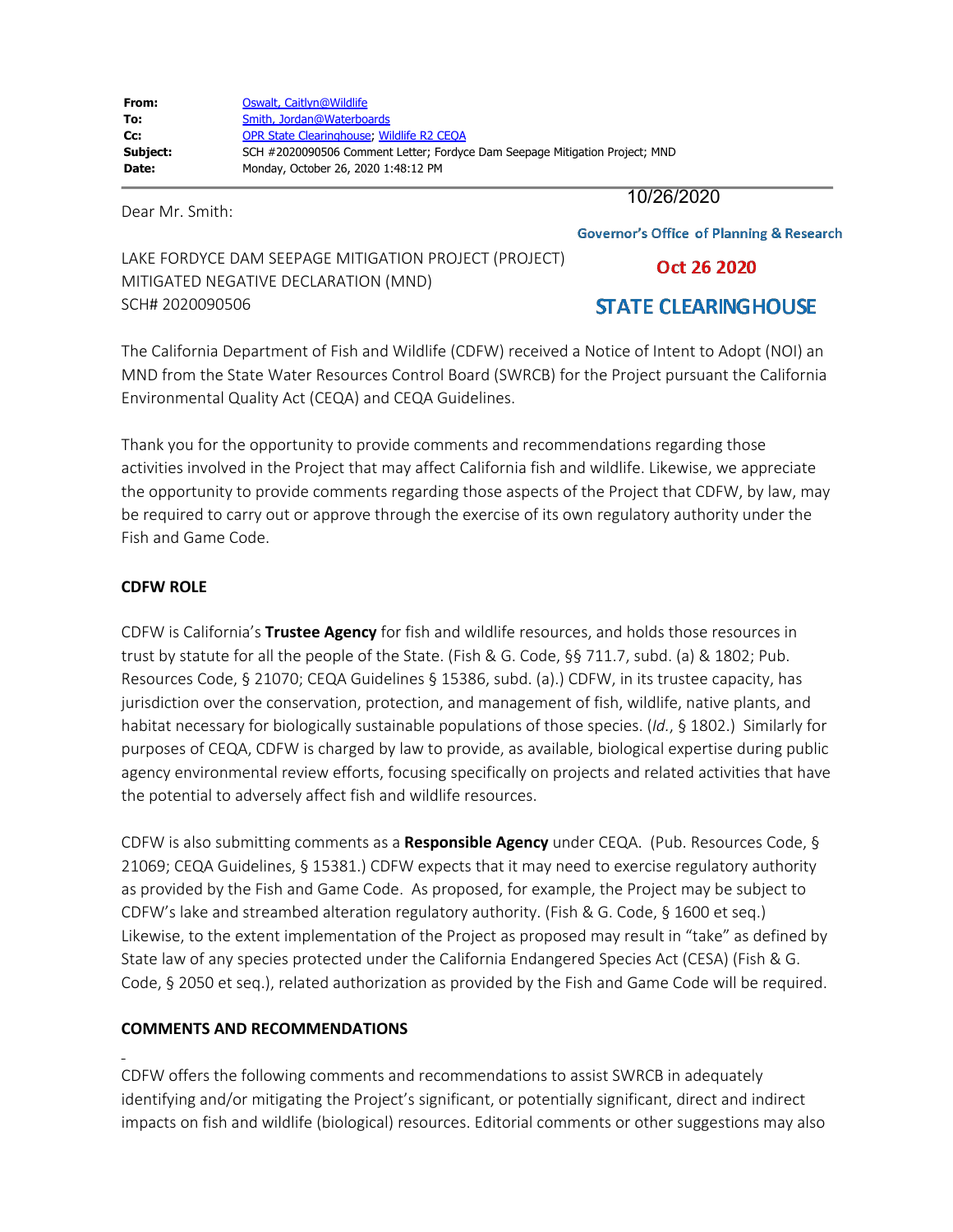be included to improve the document.

#### **Biology**

- 1. MM BIO 5: Implement Specific Measure for Nesting Birds
	- CDFW recommends every year a helicopter flight plan be made in coordination with a designated biologist to establish appropriate buffers and to map all bald eagle nests.
	- CDFW recommends a qualified biological monitor be present during all high intensity activities including helicopters or blasting.
	- CDFW recommends pre-construction nesting bird surveys be done at the beginning of each construction season by a qualified biologist no greater than fourteen (14) days prior to the beginning of project-related activities. If a lapse in project-related work of fourteen (14) days or longer occurs, another survey should be conducted.

## **Hydrology and Water Quality**

- 1. On page 3-102 within the Hydrology and Water Quality impact matrix, CDFW recommends item 'a' – *violate any water quality standards or waste discharge requirements or otherwise substantially degrade surface or ground water quality* – be changed from 'less than significant' to 'less than significant with mitigation.' As discussed on pages 3-106 through 3-119, Mitigation Measure HYD-1 will be used to ensure the projects impacts are less than significant in this area.
- 2. On page 3-105, CDFW recommends referencing the Drum-Spaulding relicensing process to confirm if there is an agreed upon standard for nephelometric turbidity units as a result of the 2008 and 2009 water quality studies.
- 3. On page 3-119, the NOI states three water quality monitoring locations shall be required with stations located both above and below the Proposed Project. Please identify where each of these three stations will be located with a site map, and specifically note whether they are above or below the Project. To enable turbidity attenuation analysis, CDFW recommends including two in-creek monitoring locations, at a minimum, below the Project's return flow, in addition to one station above the Project's return flow, to understand baseline water quality.

Based on the Project's avoidance of significant impacts on biological resources with implementation of mitigation measures, CDFW concludes that a Mitigated Negative Declaration is appropriate for the Project.

## **ENVIRONMENTAL DATA**

CEQA requires that information developed in environmental impact reports and negative declarations be incorporated into a database which may be used to make subsequent or supplemental environmental determinations. (Pub. Resources Code, § 21003, subd. (e).) Accordingly, please report any special status species and natural communities detected during Project surveys to the California Natural Diversity Database (CNDDB). The CNNDB field survey form can be found at the following link: